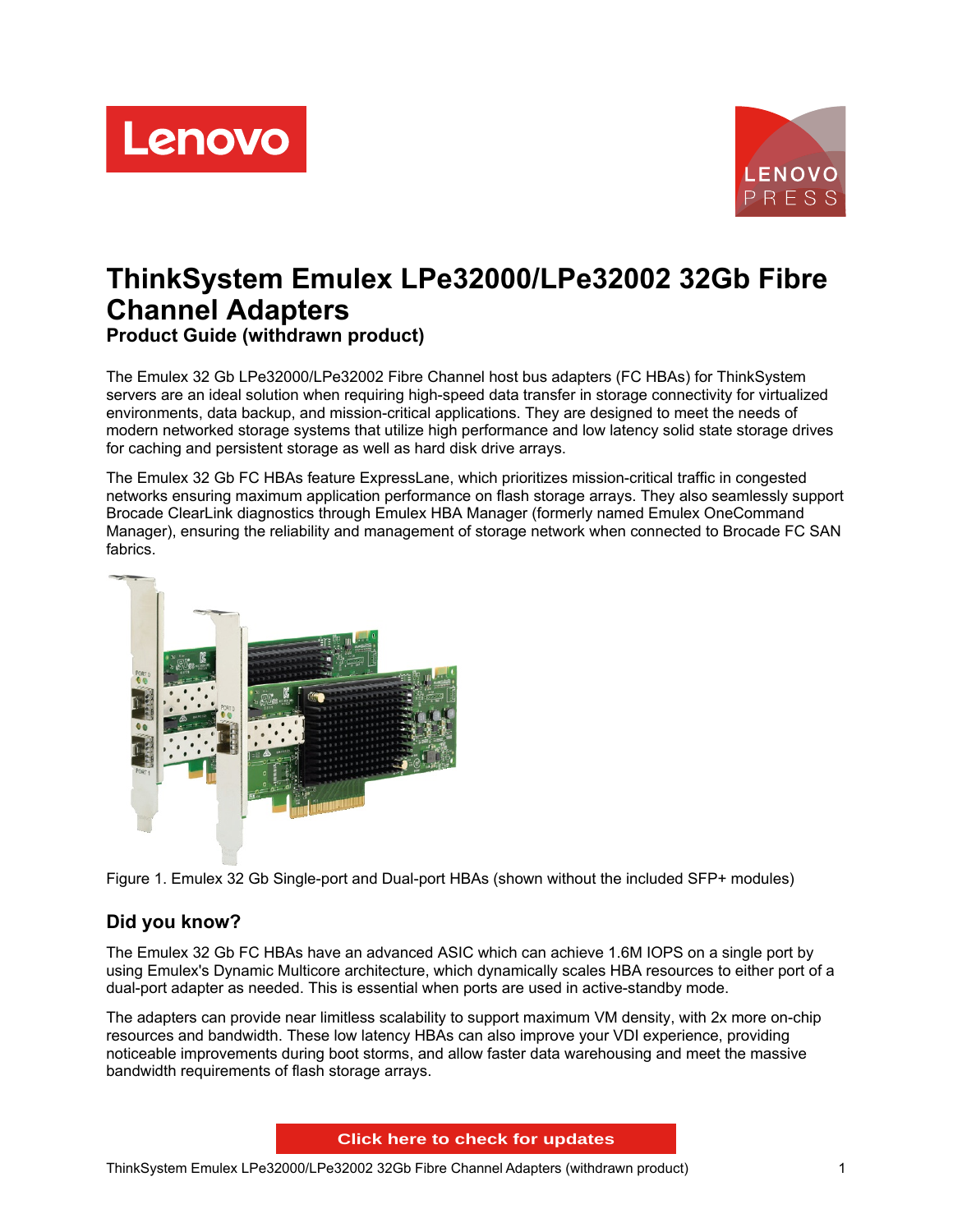### **Part number information**

The following table lists the ordering information for the adapters.

**Withdrawn**: The adapters in this product guide are now withdrawn from marketing.

Table 1. Part number information

| Part<br>number    | Feature<br>code | <b>Description</b>                                                              |
|-------------------|-----------------|---------------------------------------------------------------------------------|
| 7ZT7A00517 AUNT   |                 | ThinkSystem Emulex LPe32000-M2-L PCIe 32Gb 1-Port SFP+ Fibre Channel<br>Adapter |
| 7ZT7A00519   AUNV |                 | ThinkSystem Emulex LPe32002-M2-L PCIe 32Gb 2-Port SFP+ Fibre Channel<br>Adapter |

The part numbers include the following items:

- An FC HBA adapter with one or two 32 Gb (32/16/8/4 Gbps speeds) FC SW SFP+ installed
- 3U (standard) and 2U (low-profile) adapter brackets
- Publications flyer

#### **Fiber optic cables**

The following table lists the fiber optic cables that are available from Lenovo.

| Part number                      | <b>Feature code</b> | <b>Description</b>              |
|----------------------------------|---------------------|---------------------------------|
| LC-LC OM3 MMF Fiber Optic Cables |                     |                                 |
| 00MN499                          | ASR <sub>5</sub>    | Lenovo 0.5m LC-LC OM3 MMF Cable |
| 00MN502                          | ASR <sub>6</sub>    | Lenovo 1m LC-LC OM3 MMF Cable   |
| 00MN505                          | ASR7                | Lenovo 3m LC-LC OM3 MMF Cable   |
| 00MN508                          | ASR8                | Lenovo 5m LC-LC OM3 MMF Cable   |
| 00MN511                          | ASR9                | Lenovo 10m LC-LC OM3 MMF Cable  |
| 00MN514                          | <b>ASRA</b>         | Lenovo 15m LC-LC OM3 MMF Cable  |
| 00MN517                          | <b>ASRB</b>         | Lenovo 25m LC-LC OM3 MMF Cable  |
| 00MN520                          | <b>ASRC</b>         | Lenovo 30m LC-LC OM3 MMF Cable  |

### **Key features**

The Emulex 32 Gb FC HBAs have the following features:

- Maximum performance with up to 1.6 million IOPS per adapter to support larger server virtualization deployments and scalable cloud initiatives, and performance to match new multicore processors, SSDs/flash storage, and faster server host bus architectures.
- The unique Emulex Dynamic Multi-core Architecture delivers high performance and more efficient port utilization than other HBAs by applying all ASIC resources to either port of a dual-port adapter when the other port is not being used.
- Supports Brocade Clearlink diagnostics, which helps ensure optical and signal integrity for Fibre Channel cables and optics by validating the health, reliability and performance of the network prior to, and after, deployment. Allows the IT administrator to detect faulty cables and optics in minutes versus hours. Brocade ClearLink is also seamlessly integrated into Emulex HBA Manager.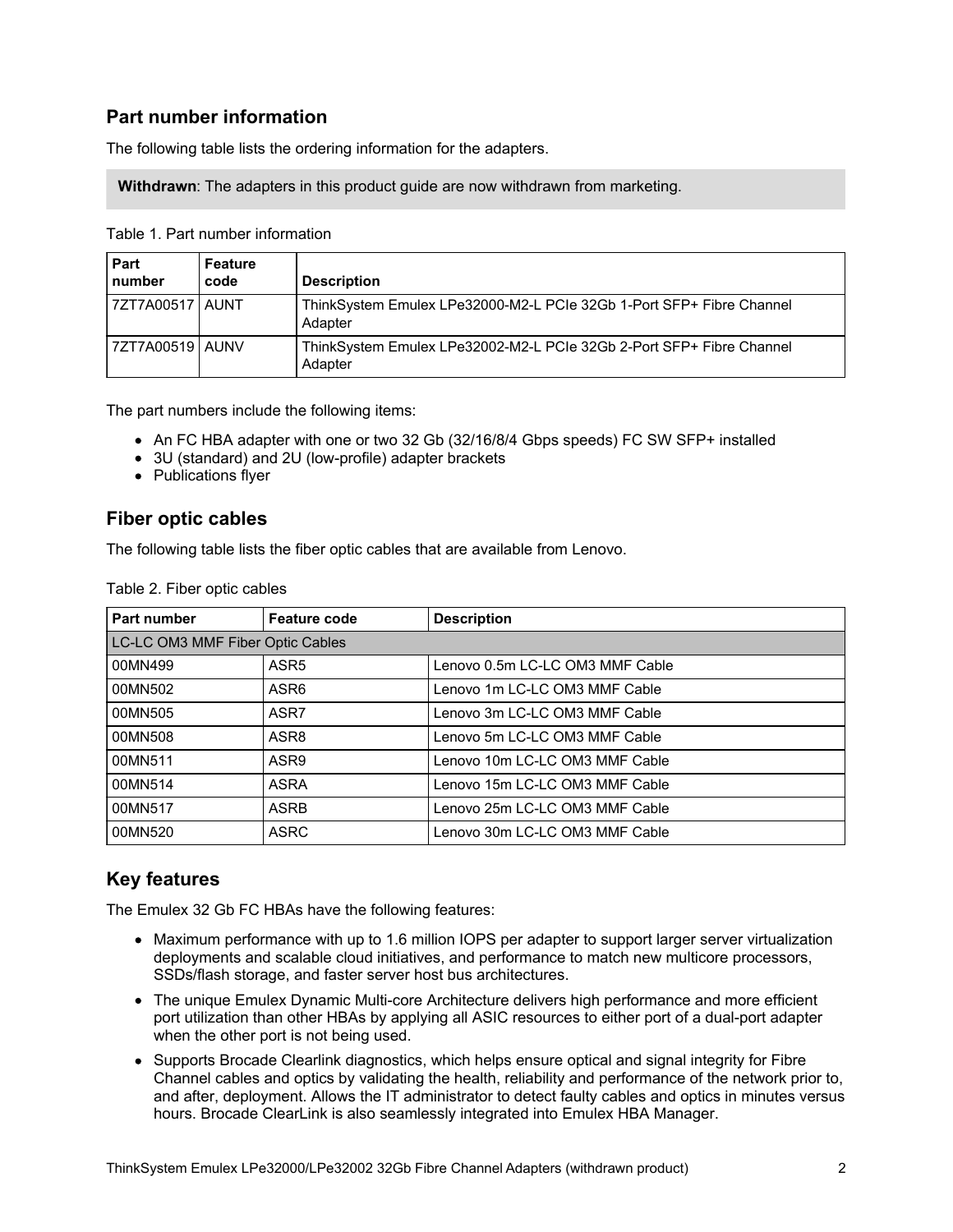- Offer end-to-end Quality of Service (QoS) application prioritization with ExpressLane technology, which allows customers to prioritize faster storage traffic (such as SSDs) ahead of slower traffic (such as spinning hard drives), alleviating potential bottlenecks from slow storage.
- Frame-level multiplexing and out-of-order frame reassembly increases link efficiency and maximizes HBA performance.
- vScale performance and scalability: Multicore ASIC engine with eight cores supports 255 VFs, 1024 MSI-X, and 16127 logins/open exchanges for maximum VM density.
- The Emulex HBA Manager enterprise class management application features a multiprotocol and cross-platform architecture that provides centralized management of all Emulex HBAs. VMware vCenter plug-in provides HBA Manager support within a VMware environment.
- GreenState power efficiency reduces data center power consumption and associated operational expenses by delivering exceptional power to port ratios.
- End-to-end data protection with hardware parity, CRC, ECC, and other advanced error checking and correcting algorithms, which ensures that data is safe from corruption.
- Support Forward Error Correction (FEC), a new feature that provides enhanced data reliability and performance by automatically detecting and recovering from bit errors.
- T10-PI data integrity with high performance offload provides end-to-end data corruption protection.
- Rock-solid reliability and thermal characteristics, which are essential for mission-critical, cloud, and virtualized applications.
- Emulex HBAs are renowned for reliability, ensuring maximum SAN uptime. Their "it just works" reputation is based on 17 million installed ports with proven industry-leading reliability of 10 million hours field Mean Time Between Failures (MTBF).
- Support for Message Signaled Interrupts eXtended (MSI-X) improves host utilization and enhances application performance.
- Support for 32 Gb, 16 Gb, 8 Gb, and 4 Gb FC devices.
- Comprehensive virtualization capabilities with support for N\_Port ID Virtualization (NPIV).
- A common driver model allows a single driver to support all Emulex HBAs on a given OS.
- Reduces the number of cards, cables, and PCIe slots required.
- Exceptional performance per watt and price/performance ratios.
- Integrates seamlessly into existing SANs.
- Allows application of SAN best practices, tools, and processes with virtual server deployments.
- Ensures data availability and data integrity.
- Universal boot capability allows the appropriate boot environment to be automatically selected for any given hardware.
- **Boot from SAN capability reduces the system management costs and increases uptime.**
- Detailed and real-time event logging and tracing enables quick diagnosis of SAN problems.
- The beaconing feature flashes the HBA LEDs, simplifying their identification within server racks.
- The environmental monitoring feature helps optimize SAN availability.

The following table compares features of Emulex 32 Gb HBAs with previous generation adapters.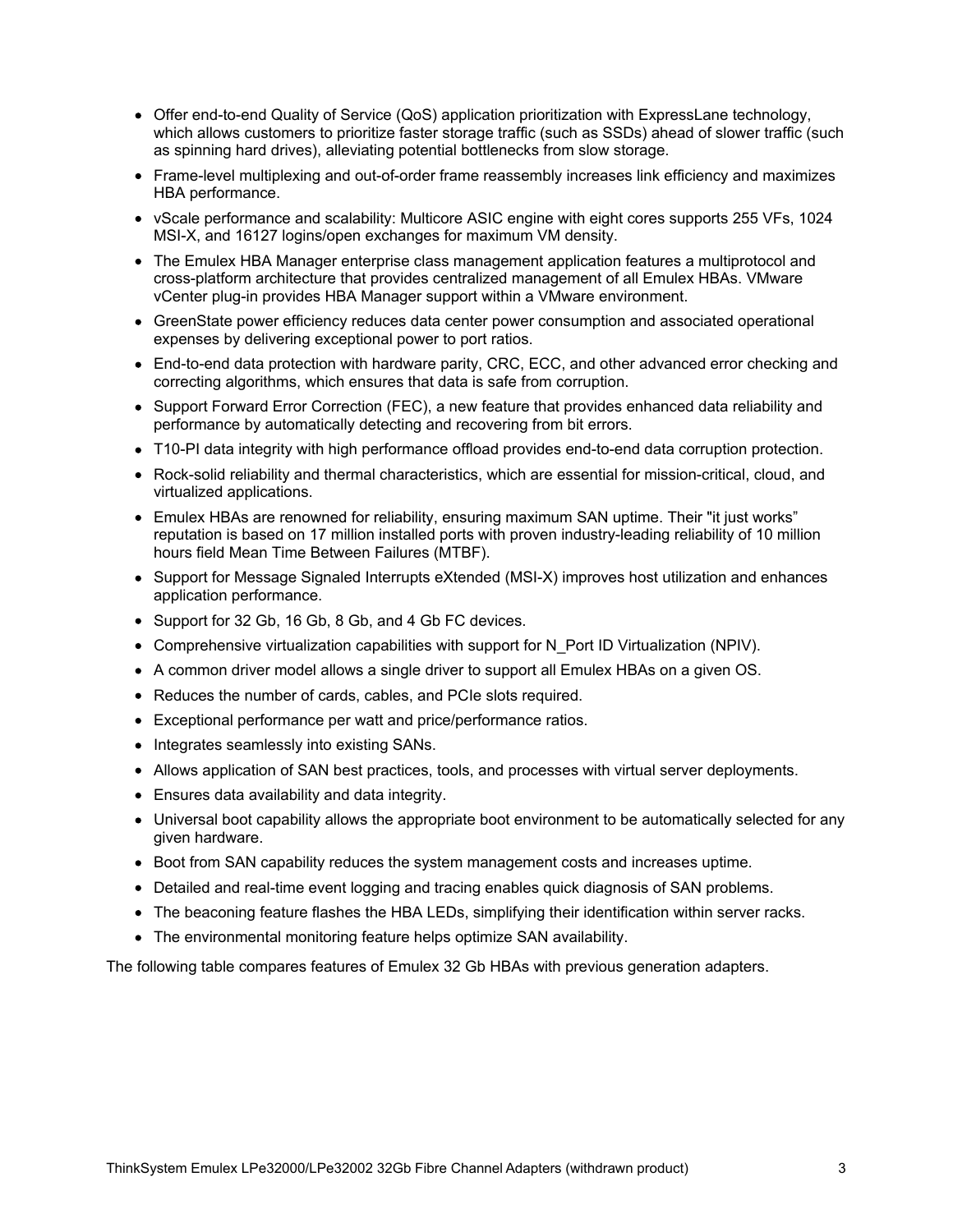| <b>Feature</b>        | <b>32 Gb FC</b>                  | <b>16 Gb FC</b><br>Gen 6  | <b>16 Gb FC</b><br>(Gen 5)       | 8 Gb FC                |
|-----------------------|----------------------------------|---------------------------|----------------------------------|------------------------|
| Part numbers          | 7ZT7A00517<br>7ZT7A00519         | 01CV830<br>01CV840        | 81Y1655<br>81Y1662               | 42D0485<br>42D0494     |
| Host interface        | PCIe 3.0 x8                      | PCIe 3.0 x8               | PCIe 3.0 x8                      | PCIe 2.0 x8            |
| IOPS performance      | <b>1.6 M IOPS</b><br>per adapter | 1.6 M IOPS<br>per adapter | <b>1.2 M IOPS</b><br>per adapter | 0.2 M IOPS<br>per port |
| 32 Gb speed support   | Yes                              | No                        | <b>No</b>                        | No.                    |
| 16 Gbps speed support | Yes                              | Yes                       | Yes                              | No.                    |
| 8 Gbps speed support  | <b>Yes</b>                       | Yes                       | Yes                              | Yes                    |
| 4 Gbps speed support  | <b>Yes</b>                       | Yes                       | Yes                              | Yes                    |
| ClearLink support     | <b>Yes</b>                       | <b>Yes</b>                | <b>Yes</b>                       | No.                    |
| ExpressLane support   | <b>Yes</b>                       | Yes                       | Yes                              | No.                    |
| Logins and Exchanges  | 16,127                           | 16,127                    | 8,192                            | 4,096                  |
| SR-IOV support        | 255 VFs                          | 255 VFs                   | 255 VFs                          | No.                    |

| Table 3. Feature comparison of Emulex 32Gb HBAs with previous generations |  |  |  |
|---------------------------------------------------------------------------|--|--|--|
|                                                                           |  |  |  |

#### **Technical specifications**

The Emulex 32 Gb FC HBAs have the following specifications:

- Based on the Emulex LPe32000 (single port) and LPe32002 (dual port) adapters
- I/O controller: Emulex Engine 501 (XE501) I/O Controller (IOC)
- Host interface: PCIe 3.0 x8
- Ports: Single-port and Dual-port SFP+ based adapters
- Link speed: Support for 32 Gb, 16 Gb, 8 Gb and 4 Gb FC link speeds, which are automatically negotiated
- Data rate: 28.05 (3200 MBps), 14.025 Gbps (1600 MBps), 8.5 Gbps (800 MBps), and 4.25 Gbps (400 MBps) autosensing (per port), with full duplex
- Performance: Up to 1,600,000 IOPS per adapter
- Industry standards:
	- o Current ANSI/IETF standards: FC-PI-4, FC-PI-5, FC-PI-6, FC-FS-3, FC-LS-2, FC-GS-6, FC-DA, FC-DA2, FCP-4, SPC-4, SBC-3, and SSC-4
	- Legacy ANSI/IETF standards: FC-PH, FC-PH-2, FC-PH-3, FC-PI, FC-PI-2, FC-PI-3, FC-FS, FC-GS-2/3/4/5, FCP-2/3, FC-HBA, FC-TAPE, FC-MI, SPC-3, SBC-2, SSC-2, and SSC-3
- Topology: Point-to-point and switched fabric
- Hot-pluggable 32 Gbps Fibre Channel SFP+ short wave optical transceivers (850 nm) with LC connectors (included with the adapters). Note: Other transceivers are not supported.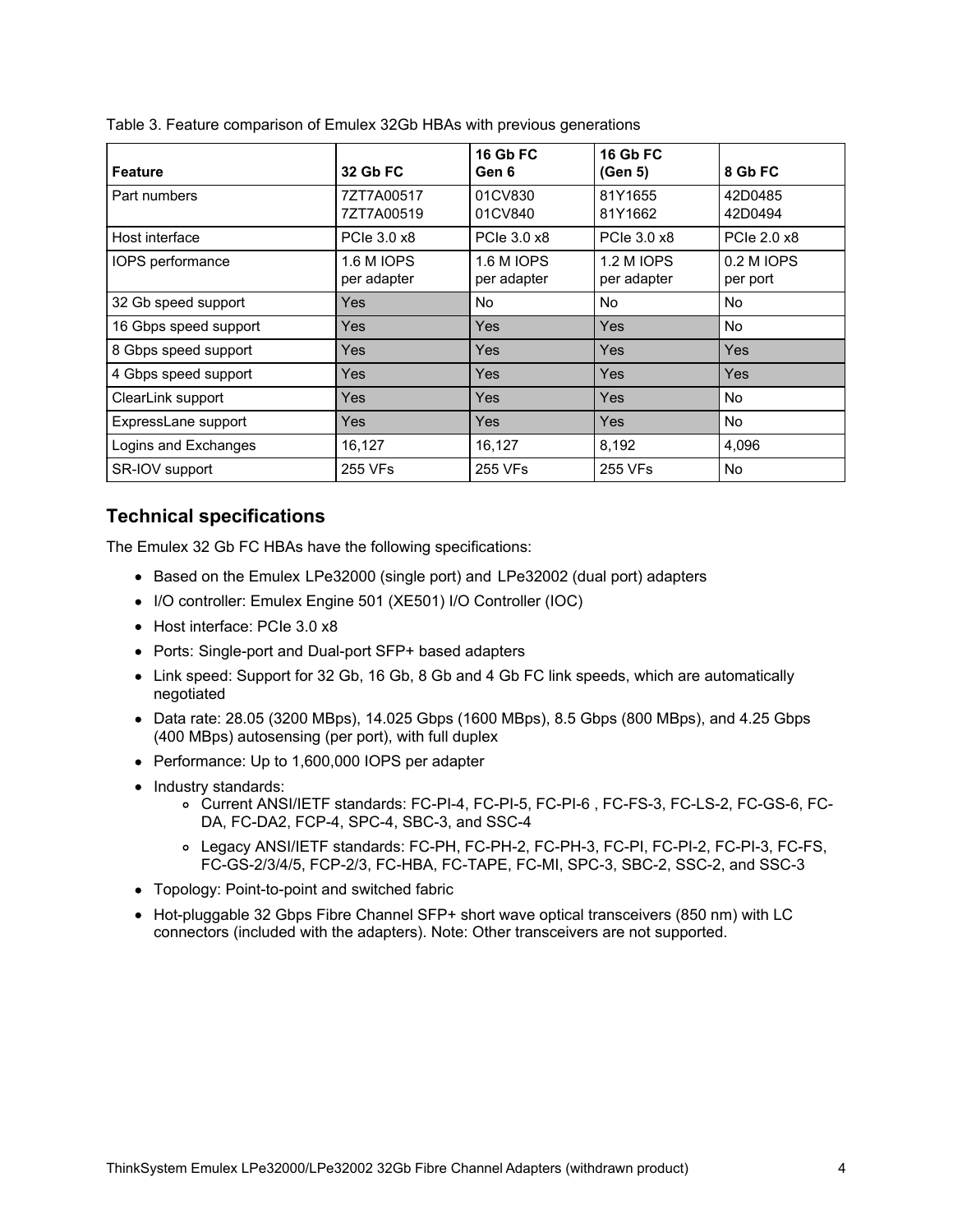- Distance support:
	- Operating at 32 Gbps:
		- Up to 20 m on 50/125 µm OM2 Multi-Mode Fiber (MMF)
		- $\blacksquare$  Up to 70 m on 50/125 um OM3 MMF
		- $\blacksquare$  Up to 100 m on 50/125 µm OM4 MMF
	- Operating at 16 Gbps:
		- Up to 15 m on 62.5/125 µm OM1 Multi-Mode Fiber (MMF)
		- $\blacksquare$  Up to 35 m on 50/125 um OM2 MMF
		- Up to 100 m on 50/125 µm OM3 MMF
		- $\blacksquare$  Up to 125 m on 50/125 µm OM4 MMF
	- Operating at 8 Gbps:
		- $\blacksquare$  Up to 21 m on 62.5/125 µm OM1 MMF
		- Up to 50 m on 50/125 µm OM2 MMF
		- $\blacksquare$  Up to 150 m on 50/125 µm OM3 MMF
	- Operating at 4 Gbps:
		- $\blacksquare$  Up to 70 m on 62.5/125 µm OM1 MMF
		- $\blacksquare$  Up to 150 m on 50/125 µm OM2 MMF
- Management software:
	- Emulex AutoPilot Installer automates the HBA installation process and reduces time to deployment and administrative costs. Automated installation and configuration of driver and management tools simplifies deployment of multiple adapters within Windows environments. A single installation of driver and management application eliminates multiple reboots and ensures that each component is installed correctly and the HBA is ready to use.
	- The Emulex HBA Manager application enables centralized discovery, monitoring, reporting, and administration of Emulex HBAs and CNAs on local and remote hosts. Powerful automation capabilities facilitate remote driver parameter, firmware, and boot code upgrades. In addition to the GUI interface, management functions can also be performed through a scriptable command-line interface (CLI) and a web browser.
	- Emulex management instrumentation complies with Open Management Standards, such as SMI-S and common HBA API support, which enables seamless upward integration into enterprise storage and server management solutions.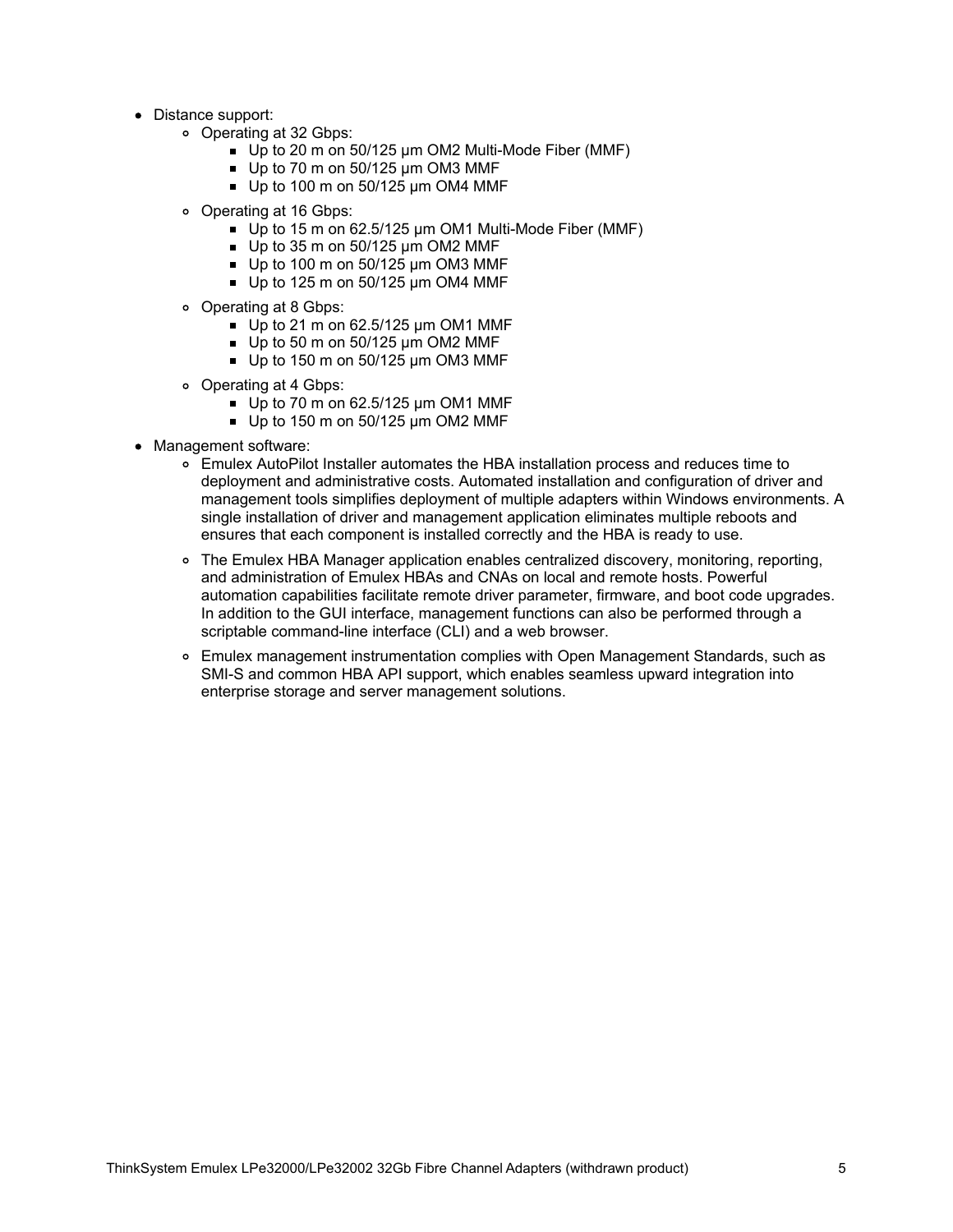### **Server support**

The following tables list the ThinkSystem servers that are compatible.

|                       |                                                                                               |                         | Edge                   |                                              | 1S Intel<br>V <sub>2</sub>               |                                                    |                                              | 2S Intel V2                                                          |                                           |                                                     |                                                              | <b>AMD</b>             |                                      |                                             |                                |                      | Dense V <sub>2</sub>                  |                                | 4S<br>V <sub>2</sub>                                        |                                               | 8S                                              |
|-----------------------|-----------------------------------------------------------------------------------------------|-------------------------|------------------------|----------------------------------------------|------------------------------------------|----------------------------------------------------|----------------------------------------------|----------------------------------------------------------------------|-------------------------------------------|-----------------------------------------------------|--------------------------------------------------------------|------------------------|--------------------------------------|---------------------------------------------|--------------------------------|----------------------|---------------------------------------|--------------------------------|-------------------------------------------------------------|-----------------------------------------------|-------------------------------------------------|
| Part<br><b>Number</b> | <b>Description</b>                                                                            | 7D1X)<br>(7246<br>SE350 | (7D8T)<br><b>SE450</b> | 7D8J)<br>(7D8K)<br>$\mathbf{\Omega}$<br>ST50 | 7D8F)<br>(7D8G)<br>$\mathbf{S}$<br>ST250 | (52.7)<br>(7D7R)<br>V <sub>2</sub><br><b>SR250</b> | (7275 / 7274)<br>$\mathbf{\hat{z}}$<br>ST650 | 7Z71<br>$\frac{02}{2}$<br>$\overline{\triangledown}$<br><b>SR630</b> | (5222)<br>Z72<br>ヒ<br>$2$<br><b>SR650</b> | 7Z23)<br><b>Z22</b><br>$\mathbf{S}$<br><b>SR670</b> | $\overline{99}$<br>Σ<br>$\overline{98}$<br>ζ<br><b>SR635</b> | 7201)<br>SR655 (7Y00 / | <b>(XZQZ</b><br><b>SR645 (7D2Y /</b> | $\overline{7D2V}$<br>(7D2W/<br><b>SR665</b> | (7D1K)<br>$\tilde{z}$<br>SD630 | (7D1M)<br>N<br>SD650 | (2D1N)<br>$\mathbf{S}$<br>z<br>SD650- | Z69)<br>ヒ<br>N<br><b>SN550</b> | <b>7D32</b> )<br>$/$ ksaz)<br>$\frac{2}{3}$<br><b>SR850</b> | 7260)<br>16227<br>$\tilde{z}$<br><b>SR860</b> | <b>7X12)</b><br>$\overline{XY}$<br><b>SR950</b> |
| 7ZT7A00517            | <b>ThinkSystem Emulex</b><br>LPe32000-M2-L PCIe 32Gb 1-<br>Port SFP+ Fibre Channel<br>Adapter | N                       | N.                     | N                                            | N                                        | IN I                                               | N                                            | N                                                                    | ΝI                                        | N                                                   | N                                                            | N                      | N                                    | N                                           | N <sub>1</sub>                 | N                    | N                                     | N                              | IN.                                                         | N                                             | Y                                               |
| 7ZT7A00519            | <b>ThinkSystem Emulex</b><br>LPe32002-M2-L PCIe 32Gb 2-<br>Port SFP+ Fibre Channel<br>Adapter | N                       | N                      | N                                            |                                          | N N                                                | N                                            | N                                                                    | N                                         | N                                                   |                                                              |                        | NNN                                  | N                                           | N <sub>1</sub>                 | N                    | N                                     | N N                            |                                                             | N                                             | Y                                               |

#### Table 5. Server support (Part 2 of 2)

|                       |                                                                                            |                                       | 1S Intel V1                                |                                     |                                 | 2S Intel V1            |                                    |                         |                                               |                                |                                       |                               |                                                       |                             | Dense V1              |                                  |                     | <b>4S V1</b>                                   |                                          |                            |
|-----------------------|--------------------------------------------------------------------------------------------|---------------------------------------|--------------------------------------------|-------------------------------------|---------------------------------|------------------------|------------------------------------|-------------------------|-----------------------------------------------|--------------------------------|---------------------------------------|-------------------------------|-------------------------------------------------------|-----------------------------|-----------------------|----------------------------------|---------------------|------------------------------------------------|------------------------------------------|----------------------------|
| Part<br><b>Number</b> | <b>Description</b>                                                                         | <b>S</b><br>$\frac{8}{4}$<br>င္တ<br>ທ | $\overline{46}$<br>$\frac{45}{5}$<br>ST250 | $\overline{(7Y54)}$<br><b>SR150</b> | 7Y51)<br>(TY52)<br><b>SR250</b> | X(10)<br>E0X/<br>ST550 | $\chi$ 08)<br>7X07<br><b>SR530</b> | X04<br>X03<br>R550<br>ທ | $\overline{Y(3)}$<br>Y02<br>r<br><b>SR570</b> | 7X99)<br>(7X98<br><b>SR590</b> | 7X02)<br>$\overline{Y}$<br>R630<br>ဖာ | 7X06)<br>7X05<br><b>SR650</b> | Ñ<br>$\sim$<br>∼<br>$\overline{Y}$ 36<br><b>SR670</b> | <b>7X21</b><br><b>SD530</b> | 7X58)<br><b>SD650</b> | $\overline{X16}$<br><b>SN550</b> | X15<br><b>SN850</b> | $\sigma$<br>≅<br>$\frac{8}{3}$<br><b>SR850</b> | ັບ<br><b>2D2</b><br>7D2<br><b>SR850P</b> | X70)<br>(7X69<br>R860<br>ທ |
| 7ZT7A00517            | ThinkSystem Emulex LPe32000-M2-<br>L PCIe 32Gb 1-Port SFP+ Fibre<br><b>Channel Adapter</b> | N <sub>1</sub>                        | N                                          | N                                   | I N                             | N <sub>1</sub>         | N                                  | N                       | N                                             | N                              |                                       | Y                             | N I                                                   | Y                           | N                     | N <sub>1</sub>                   | N <sub>1</sub>      | Y                                              | N                                        | Y                          |
| 7ZT7A00519            | ThinkSystem Emulex LPe32002-M2-<br>L PCIe 32Gb 2-Port SFP+ Fibre<br><b>Channel Adapter</b> | N                                     | N                                          | N                                   | I N                             | N <sub>1</sub>         | N                                  | N.                      | N                                             | N                              | Y                                     | Y                             | N I                                                   | Y                           | N                     | N                                | N <sub>1</sub>      | Y.                                             | N                                        | Y                          |

#### **Operating system support**

The following tables list the supported operating systems for the adapters:

- ThinkSystem Emulex [LPe32000-M2-L](#page-6-0) PCIe 32Gb 1-Port SFP+ Fibre Channel Adapter, 7ZT7A00517
- ThinkSystem Emulex [LPe32002-M2-L](#page-8-0) PCIe 32Gb 2-Port SFP+ Fibre Channel Adapter, 7ZT7A00519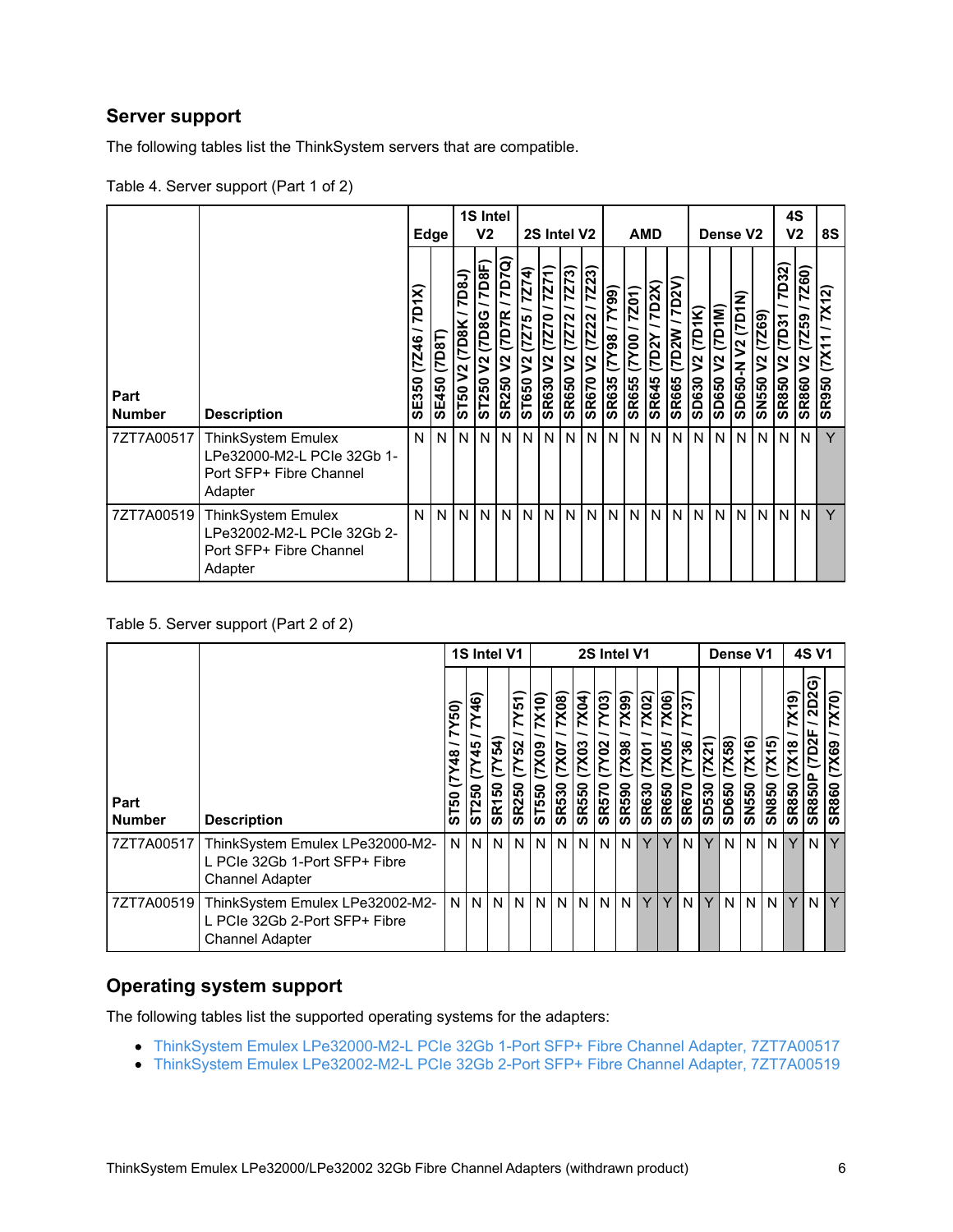#### **Tip**: These tables are automatically generated based on data from Lenovo [ServerProven](https://www.lenovo.com/us/en/serverproven/).

| <b>Operating systems</b>                     | ন<br>SD530 (Gen | ন<br><b>SR630 (Gen</b> | ล<br>SR650 (Gen | ์ล<br>(Gen<br><b>SR850</b> | ন<br><b>SR860 (Gen</b> | ล<br><b>SR950 (Gen</b> | SD530 (Gen 1) | $\hat{=}$<br><b>SR630 (Gen</b> | SR650 (Gen 1) | SR850 (Gen 1) | $\hat{=}$<br><b>SR860 (Gen</b> | €<br><b>SR950 (Gen</b> |
|----------------------------------------------|-----------------|------------------------|-----------------|----------------------------|------------------------|------------------------|---------------|--------------------------------|---------------|---------------|--------------------------------|------------------------|
| Microsoft Windows Server 2012 R2             | N               | N                      | N               | N                          | N                      | N                      | Υ             | Υ                              | Y             | Y             | Y                              | Y                      |
| Microsoft Windows Server 2016                | Y               | Υ                      | Y               | Y                          | Y                      | Y                      | Y             | Y                              | Y             | Y             | Y                              | Y                      |
| Microsoft Windows Server 2019                | Y               | Y                      | Y               | Y                          | Y                      | Υ                      | Υ             | Y                              | Y             | Y             | Y                              | Y                      |
| Microsoft Windows Server version 1709        | N               | N                      | N               | N                          | N                      | N                      | Y             | Y                              | N             | Y             | Y                              | Y                      |
| Microsoft Windows Server version 1803        | N               | N                      | N               | N                          | N                      | N                      | Y             | Y                              | Y             | Y             | Y                              | Y                      |
| Red Hat Enterprise Linux 6.10                | N               | N                      | N               | N                          | N                      | N                      | Υ             | Y                              | Y             | Y             | Y                              | Y                      |
| Red Hat Enterprise Linux 6.9                 | N               | N                      | N               | N                          | N                      | N                      | Ý             | Y                              | Y             | Y             | Y                              | Y                      |
| Red Hat Enterprise Linux 7.3                 | N               | N                      | N               | N                          | N                      | N                      | Υ             | Y                              | Y             | Y             | $\mathsf{N}$                   | Y                      |
| Red Hat Enterprise Linux 7.4                 | N               | N                      | N               | N                          | N                      | N                      | Ý             | Y                              | Y             | Y             | Y                              | Y                      |
| Red Hat Enterprise Linux 7.5                 | N               | N                      | N               | N                          | N                      | N                      | Y             | Y                              | Y             | Y             | Y                              | Y                      |
| Red Hat Enterprise Linux 7.6                 | Y               | Y                      | Y               | Y                          | Ý                      | Ý                      | Ý             | Y                              | Y             | Y             | Y                              | Y                      |
| Red Hat Enterprise Linux 7.7                 | Y               | Y                      | Υ               | Y                          | Y                      | Y                      | Y             | Υ                              | Y             | Υ             | Y                              | Y                      |
| Red Hat Enterprise Linux 7.8                 | Y               | Y                      | Y               | Y                          | Y                      | Y                      | Υ             | Y                              | Y             | Y             | Y                              | Y                      |
| Red Hat Enterprise Linux 7.9                 | Y               | Y                      | Y               | Y                          | Y                      | Υ                      | Υ             | Υ                              | Y             | Y             | Y                              | Y                      |
| Red Hat Enterprise Linux 8.0                 | Y               | Y                      | Y               | Y                          | Ÿ                      | Y                      | Ý             | Y                              | Y             | Y             | Y                              | Y                      |
| Red Hat Enterprise Linux 8.1                 | Y               | Y                      | Y               | Y                          | Y                      | Y                      | Ý             | Y                              | Y             | Y             | Y                              | Y                      |
| Red Hat Enterprise Linux 8.2                 | Y               | Y                      | Υ               | Y                          | Y                      | Υ                      | Υ             | Y                              | Y             | Y             | Y                              | Y                      |
| Red Hat Enterprise Linux 8.3                 | Y               | Y                      | Y               | Y                          | Y                      | Y                      | Y             | Y                              | Y             | Y             | Y                              | Y                      |
| Red Hat Enterprise Linux 8.4                 | Y               | Y                      | Y               | Y                          | Y                      | Y                      | Υ             | Y                              | Y             | Y             | Y                              | Y                      |
| Red Hat Enterprise Linux 8.5                 | Y               | Y                      | Y               | Y                          | Ý                      | Ý                      | Ý             | Y                              | Y             | Y             | Y                              | Y                      |
| Red Hat Enterprise Linux 8.6                 | Y               | Y                      | Y               | Y                          | Y                      | Y                      | Y             | Y                              | Y             | Υ             | Y                              | Y                      |
| SUSE Linux Enterprise Server 11 SP4          | N               | N                      | N               | N                          | N                      | N                      | Y             | Y                              | Y             | Y             | Y                              | Y                      |
| SUSE Linux Enterprise Server 11 SP4 with Xen | N               | N                      | N               | N                          | N                      | N                      | Υ             | Υ                              | Y             | Υ             | Y                              | Y                      |
| SUSE Linux Enterprise Server 12 SP2          | N               | N                      | N               | N                          | N                      | N                      | Y             | Y                              | Y             | Y             | N                              | Y                      |
| SUSE Linux Enterprise Server 12 SP2 with Xen | N               | N                      | $\mathsf{N}$    | N                          | $\mathbf{N}$           | N                      | Y             | $\checkmark$                   | $\vee$        | $\vee$        | $\mathsf{N}$                   | $\vee$                 |
| SUSE Linux Enterprise Server 12 SP3          | N               | N                      | N               | N                          | ${\sf N}$              | ${\sf N}$              | Υ             | Y                              | Y             | Y             | Y                              | Y                      |
| SUSE Linux Enterprise Server 12 SP3 with Xen | N               | N                      | N               | N                          | N                      | ${\sf N}$              | Υ             | Y                              | Y             | Y             | Y                              | Y                      |
| SUSE Linux Enterprise Server 12 SP4          | Υ               | Y                      | Y               | Y                          | Υ                      | Y                      | Υ             | Y                              | Y             | Y             | Y                              | Y                      |
| SUSE Linux Enterprise Server 12 SP4 with Xen | Y               | Y                      | $Y \mid$        | Y                          | Y                      | Y                      | Υ             | Y                              | Υ             | Y             | Y                              | Y                      |
| SUSE Linux Enterprise Server 12 SP5          | Υ               | Y                      | Υl              | Y                          | Υ                      | Y                      | Υ             | Y                              | Y             | Y             | Y                              | Y                      |
| SUSE Linux Enterprise Server 12 SP5 with Xen | Y               | Y                      | Υ               | Y                          | Y                      | Υ                      | Y             | Y                              | Υ             | Y             | Y                              | Y                      |
| SUSE Linux Enterprise Server 15              | Y               | Y                      | Y               | Y                          | Y                      | Y                      | Υ             | Υ                              | Y             | Y             | Y                              | Y                      |
| SUSE Linux Enterprise Server 15 SP1          | Y               |                        | Y               | Y                          | Y                      | Y                      | Υ             | Y                              | Y             | Y             | Y                              | Y                      |

<span id="page-6-0"></span>Table 6. Operating system support for ThinkSystem Emulex LPe32000-M2-L PCIe 32Gb 1-Port SFP+ Fibre Channel Adapter, 7ZT7A00517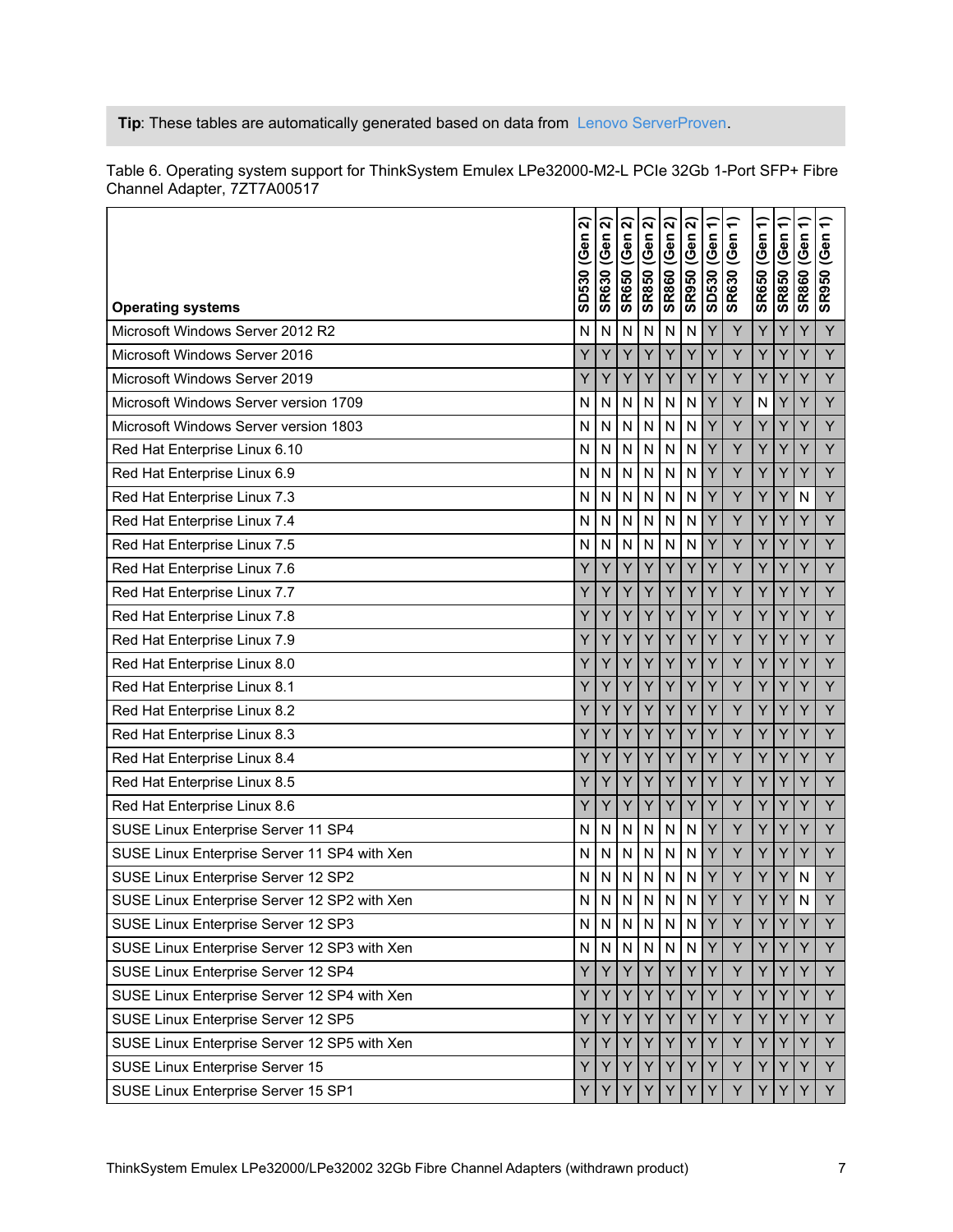|                                              | ส<br>SD530 (Gen | ส<br>SR630 (Gen | ส<br><b>SR650 (Gen</b> | ส<br>(Gen<br><b>SR850</b> | ส<br>(Gen<br><b>SR860</b> | ส<br>$\overline{e}$<br>ত<br><b>SR950</b> | ╤<br>(Gen<br><b>SD530</b> | ╤<br>(Gen<br><b>SR630</b> | ╤<br><b>SR650 (Gen</b> | ╤<br><b>SR850 (Gen</b> | ╤<br><b>SR860 (Gen</b> | ╤<br>(Gen<br><b>SR950</b> |
|----------------------------------------------|-----------------|-----------------|------------------------|---------------------------|---------------------------|------------------------------------------|---------------------------|---------------------------|------------------------|------------------------|------------------------|---------------------------|
| <b>Operating systems</b>                     | Y               | Y               | Y                      | Y                         | Y                         | Y                                        | Ý                         | Y                         | Y                      | Y                      | Y                      | Y                         |
| SUSE Linux Enterprise Server 15 SP1 with Xen |                 |                 |                        |                           |                           |                                          |                           |                           |                        |                        |                        |                           |
| SUSE Linux Enterprise Server 15 SP2          | Y               | Y               | Y                      | Υ                         | Y                         | Y                                        | Υ                         | Y                         | Y                      | Y                      | Y                      | Y                         |
| SUSE Linux Enterprise Server 15 SP2 with Xen | Y               | Y               | Y                      | Y                         | Y                         | Y                                        | Ý                         | Y                         | Ÿ                      | Y                      | Y                      | Y                         |
| SUSE Linux Enterprise Server 15 SP3          | Y               | Y               | Y                      | Y                         | Y                         | Y                                        | Y                         | Y                         | Y                      | Y                      | Y                      | Y                         |
| SUSE Linux Enterprise Server 15 SP3 with Xen | Y               | Y               | Y                      | Y                         | Y                         | Y                                        | Y                         | Y                         | Y                      | Y                      | Y                      | Ÿ                         |
| SUSE Linux Enterprise Server 15 with Xen     | Y               | Y               | Y                      | Y                         | Y                         | Y                                        | Y                         | Y                         | Y                      | Y                      | Y                      | Y                         |
| VMware vSphere Hypervisor (ESXi) 6.0 U3      | N               | N               | N                      | N                         | N.                        | $\mathsf{N}$                             | Y                         | Y                         | Y                      | Y                      | Y                      | Ÿ                         |
| VMware vSphere Hypervisor (ESXi) 6.5         | N               | N               | N                      | $\mathsf{N}$              | N.                        | $\mathsf{N}$                             | Y                         | Υ                         | Y                      | Y                      | $\mathsf{N}$           | Y                         |
| VMware vSphere Hypervisor (ESXi) 6.5 U1      | N               | N               | N                      | $\mathsf{N}$              | N                         | $\mathsf{N}$                             | Y                         | Y                         | Y                      | Y                      | Y                      | Y                         |
| VMware vSphere Hypervisor (ESXi) 6.5 U2      | Y               | Y               | Y                      | Y                         | Y                         | Y                                        | Y                         | Y <sup>1</sup>            | Y                      | Y                      | Y                      | Y                         |
| VMware vSphere Hypervisor (ESXi) 6.5 U3      | Y               | Y               | Y                      | Y                         | Y                         | Y                                        | Y                         | Y                         | Y                      | Y                      | Y                      | Y                         |
| VMware vSphere Hypervisor (ESXi) 6.7         | N               | N               | N                      | $\mathsf{N}$              | N.                        | N                                        | Y                         | Y                         | Y                      | Y                      | Y                      | Y                         |
| VMware vSphere Hypervisor (ESXi) 6.7 U1      | Y               | Y               | Y                      | Y                         | Y                         | Y                                        | Y                         | Y                         | Y                      | Y                      | Y                      | Y                         |
| VMware vSphere Hypervisor (ESXi) 6.7 U2      | Y               | Y               | Y                      | Y                         | Y                         | Y                                        | Y                         | Y                         | Y                      | Y                      | Y                      | Ÿ                         |
| VMware vSphere Hypervisor (ESXi) 6.7 U3      | Y               | Y               | Y                      | Y                         | Y                         | Y                                        | Y                         | Y                         | Y                      | Y                      | Y                      | Y                         |
| VMware vSphere Hypervisor (ESXi) 7.0         | Y               | Y               | Y                      | Y.                        | Y                         | Y                                        | Y                         | Y                         | Y                      | Y                      | Y                      | $Y^2$                     |
| VMware vSphere Hypervisor (ESXi) 7.0 U1      | Y               | Y               | Y                      | Y                         | Y                         | Y                                        | Y                         | Y                         | Y                      | Y                      | Y                      | Y                         |
| VMware vSphere Hypervisor (ESXi) 7.0 U2      | Y               | Y               | Y                      | Y                         | Y                         | Y                                        | Y                         | Y                         | Y                      | Y                      | Y                      | Y                         |
| VMware vSphere Hypervisor (ESXi) 7.0 U3      | Y               | Y               | Υ                      | Y                         | Y                         | Y                                        | Y                         | Y                         | Y                      | Y                      | Y                      | Y                         |

 $1$  The WWPN show wrong when created by excute FC-NPIV test under VM6.5.2 os.

 $2$  Need out of box driver to support NPIV feature

Table 7. Operating system support for ThinkSystem Emulex LPe32002-M2-L PCIe 32Gb 2-Port SFP+ Fibre Channel Adapter, 7ZT7A00519

| <b>Operating systems</b>              | ล<br>ნ<br>ს<br>SD530 | $\widetilde{\mathbf{N}}$<br>(Gen<br><b>SR630</b> | $\widehat{\mathbf{N}}$<br>(Gen<br><b>SR650</b> | ์ส<br>Gen<br><b>SR850</b> | ।ন<br>(Gen<br><b>SR860</b> | $\alpha$<br>(Gen<br><b>SR950</b> | $\overline{\phantom{0}}$<br>(Gen<br><b>0250S</b> | $\overline{ }$<br>(Gen<br><b>SR630</b> | $\overline{\phantom{0}}$<br>(Gen<br><b>SR650</b> | $\overline{\phantom{0}}$<br>(Gen<br><b>OS825</b> | $\overline{\phantom{a}}$<br>(Gen<br><b>SR860</b> | $\overline{\phantom{0}}$<br>(Gen<br><b>SR950</b> |
|---------------------------------------|----------------------|--------------------------------------------------|------------------------------------------------|---------------------------|----------------------------|----------------------------------|--------------------------------------------------|----------------------------------------|--------------------------------------------------|--------------------------------------------------|--------------------------------------------------|--------------------------------------------------|
| Microsoft Windows Server 2012 R2      | N                    | N <sub>1</sub>                                   | N                                              | N                         | N                          | N                                |                                                  | Y                                      | Y                                                |                                                  | Y                                                | Y                                                |
| Microsoft Windows Server 2016         | Y                    | Υ                                                |                                                |                           |                            | Y                                |                                                  | Y                                      | Υ                                                | Υ                                                | Y                                                | Y                                                |
| Microsoft Windows Server 2019         | Y                    | Y                                                |                                                |                           |                            |                                  |                                                  | Υ                                      | Y                                                |                                                  | Y                                                | $\checkmark$                                     |
| Microsoft Windows Server version 1709 | N                    | N <sub>1</sub>                                   | N                                              | N                         | N                          | N                                |                                                  | Y                                      | N                                                | Y                                                | Y                                                | Y                                                |
| Microsoft Windows Server version 1803 | N                    | N                                                | N                                              | N                         | N                          | N                                |                                                  | Y                                      | Y                                                | Υ                                                | Y                                                | $\checkmark$                                     |
| Red Hat Enterprise Linux 6.10         | N                    | N <sub>1</sub>                                   | N                                              | N                         | N                          | N                                |                                                  | Y                                      | Y                                                |                                                  | Y                                                | $\checkmark$                                     |
| Red Hat Enterprise Linux 6.9          | N                    | N                                                | N                                              | N                         | N                          | N                                | Y                                                | Υ                                      | Y                                                | Y                                                | Y                                                | $\vee$                                           |
| Red Hat Enterprise Linux 7.3          | N                    | N <sub>1</sub>                                   | N                                              | N                         | N                          | N                                |                                                  | Y                                      | Y                                                | Y                                                | N                                                | Y                                                |
| Red Hat Enterprise Linux 7.4          | N                    | N I                                              | N                                              | N                         | N                          | N                                |                                                  | Y                                      | Υ                                                |                                                  | Υ                                                |                                                  |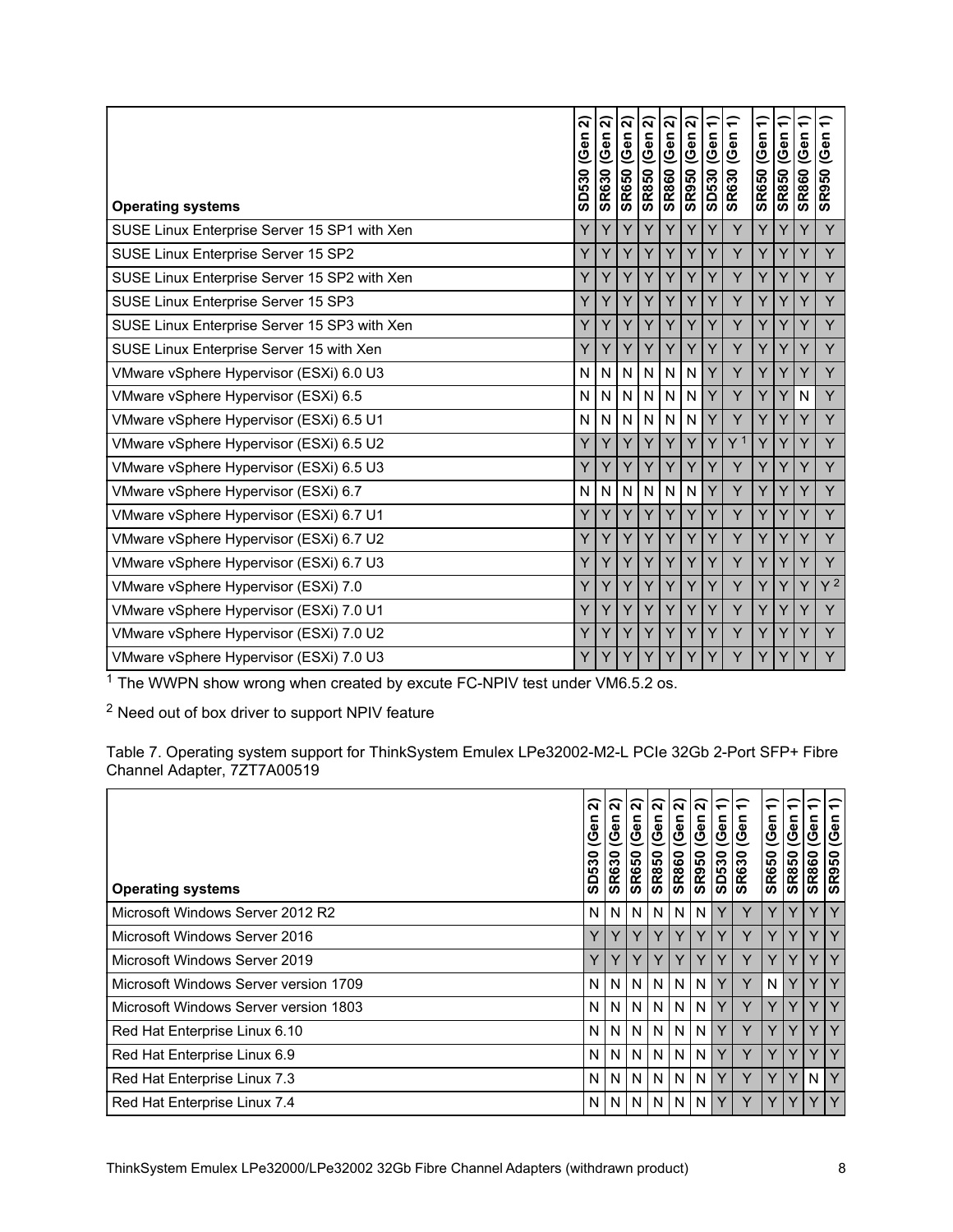<span id="page-8-0"></span>

| <b>Operating systems</b>                     | ส<br>(Gen<br>SD530 | ส<br><b>SR630 (Gen</b>  | ส<br><b>SR650 (Gen</b>  | ส<br><b>SR850 (Gen</b> | ส<br><b>SR860 (Gen</b> | ส<br>(Gen<br><b>SR950</b> | ╤<br>(Gen<br>SD530 | ╤<br><b>SR630 (Gen</b> | ╤<br>(Gen<br><b>SR650</b> | ╤<br><b>SR850 (Gen</b> | ╤<br>(Gen<br><b>SR860</b> | ╤<br><b>SR950 (Gen</b> |
|----------------------------------------------|--------------------|-------------------------|-------------------------|------------------------|------------------------|---------------------------|--------------------|------------------------|---------------------------|------------------------|---------------------------|------------------------|
| Red Hat Enterprise Linux 7.5                 | N                  | N                       | N                       | N                      | N                      | N                         | Y                  | Ÿ                      | Ÿ                         | Ÿ                      | Ý                         | Y                      |
| Red Hat Enterprise Linux 7.6                 | Y                  | Y                       | Y                       | Y                      | Y                      | Y                         | Υ                  | Y                      | Υ                         | Y                      | Y                         | Y                      |
| Red Hat Enterprise Linux 7.7                 | Y                  | Y                       | Y                       | Y                      | Y                      | Y                         | Y                  | Ý                      | Y                         | Y                      | Ý                         | Ý                      |
| Red Hat Enterprise Linux 7.8                 | Y                  | Y                       | Y                       | Y                      | Y                      | Y                         | Υ                  | Y                      | Υ                         | Υ                      | Υ                         | Y                      |
| Red Hat Enterprise Linux 7.9                 | Y                  | Y                       | Y                       | Y                      | Ý                      | Y                         | Ý                  | Ÿ                      | Y                         | Y                      | Ý                         | Y                      |
| Red Hat Enterprise Linux 8.0                 | Y                  | Υ                       | Y                       | Y                      | Υ                      | Y                         | Y                  | Y                      | Υ                         | Υ                      | Y                         | Y                      |
| Red Hat Enterprise Linux 8.1                 | Y                  | Y                       | Y                       | Y                      | Y                      | Y                         | Y                  | Y                      | Y                         | Y                      | Y                         | Y                      |
| Red Hat Enterprise Linux 8.2                 | Y                  | Y                       | Y                       | Y                      | Y                      | Y                         | Y                  | Y                      | Y                         | Y                      | Y                         | Y                      |
| Red Hat Enterprise Linux 8.3                 | Y                  | Y                       | Y                       | Y                      | Y                      | Y                         | Y                  | Y                      | Υ                         | Y                      | Y                         | Y                      |
| Red Hat Enterprise Linux 8.4                 | Y                  | Y                       | Y                       | Y                      | Y                      | Y                         | Y                  | Y                      | Υ                         | Y                      | Y                         | Y                      |
| Red Hat Enterprise Linux 8.5                 | Y                  | Y                       | Y                       | Y                      | Y                      | Y                         | Υ                  | Y                      | Υ                         | Y                      | Y                         | Y                      |
| Red Hat Enterprise Linux 8.6                 | Y                  | Y                       | Y                       | Y                      | Y                      | Y                         | Y                  | Y                      | Ÿ                         | Ý                      | Ý                         | Y                      |
| SUSE Linux Enterprise Server 11 SP4          | N                  | N                       | N                       | N                      | N                      | N                         | Y                  | Y                      | Υ                         | Y                      | Υ                         | Y                      |
| SUSE Linux Enterprise Server 11 SP4 with Xen | N                  | N                       | N                       | N                      | N                      | N                         | Y                  | Ý                      | Y                         | Y                      | Ý                         | Ÿ                      |
| SUSE Linux Enterprise Server 12 SP2          | N                  | N                       | $\overline{\mathsf{N}}$ | N                      | N                      | N                         | Y                  | Y                      | Υ                         | Υ                      | N                         | Y                      |
| SUSE Linux Enterprise Server 12 SP2 with Xen | N                  | N                       | $\overline{\mathsf{N}}$ | N                      | N                      | N                         | Y                  | Ý                      | Ý                         | Y                      | N                         | Y                      |
| SUSE Linux Enterprise Server 12 SP3          | N                  | N                       | N                       | N                      | N                      | N                         | Υ                  | Y                      | Υ                         | Υ                      | Υ                         | Y                      |
| SUSE Linux Enterprise Server 12 SP3 with Xen | N                  | N                       | N                       | N                      | N                      | N                         | Y                  | Y                      | Y                         | Y                      | Y                         | Y                      |
| SUSE Linux Enterprise Server 12 SP4          | Υ                  | Y                       | Y                       | Y                      | Y                      | Y                         | Y                  | Ÿ                      | Y                         | Υ                      | Y                         | Y                      |
| SUSE Linux Enterprise Server 12 SP4 with Xen | Y                  | Y                       | Y                       | Y                      | Y                      | Y                         | Y                  | Y                      | Υ                         | Y                      | Y                         | Y                      |
| SUSE Linux Enterprise Server 12 SP5          | Y                  | Y                       | Y                       | Y                      | Y                      | Y                         | Y                  | Y                      | Y                         | Y                      | Y                         | Y                      |
| SUSE Linux Enterprise Server 12 SP5 with Xen | Y                  | Y                       | Y                       | Y                      | Y                      | Y                         | Y                  | Y                      | Υ                         | Y                      | Y                         | Y                      |
| SUSE Linux Enterprise Server 15              | Y                  | Y                       | Y                       | Y                      | Y                      | Y                         | Y                  | Y                      | Y                         | Ý                      | Ý                         | Y                      |
| SUSE Linux Enterprise Server 15 SP1          | Y                  | Y                       | Y                       | Y                      | Y                      | Y                         | Y                  | Υ                      | Υ                         | Y                      | Y                         | Υ                      |
| SUSE Linux Enterprise Server 15 SP1 with Xen | $\overline{V}$     | $\overline{V}$          | $\overline{V}$          | $\vee$                 | $\vee$                 | $\sqrt{ }$<br>T,          | $\vee$             | Y                      | $\vee$                    | $\overline{V}$         | $\overline{V}$            | $\overline{V}$         |
| SUSE Linux Enterprise Server 15 SP2          | Υ                  | Y                       | Y                       | Y                      | Y                      | Y                         | Y                  | Y                      | Υ                         | Y                      | Υ                         | Y                      |
| SUSE Linux Enterprise Server 15 SP2 with Xen | Y                  | Y                       | Y                       | Y                      | Y                      | Y                         | Y                  | Y                      | Y                         | Y                      | Y                         | Y                      |
| SUSE Linux Enterprise Server 15 SP3          | Υ                  | Υ                       | Y                       | Y                      | Y                      | Y                         | Y                  | Y                      | Υ                         | Y                      | Υ                         | Υ                      |
| SUSE Linux Enterprise Server 15 SP3 with Xen | Υ                  | Υ                       | Y                       | Y                      | Y                      | Y                         | Y                  | Υ                      | Υ                         | Υ                      | Υ                         | Y                      |
| SUSE Linux Enterprise Server 15 with Xen     | Y                  | Υ                       | Y                       | Y                      | Y                      | Y                         | Y                  | Υ                      | Υ                         | Y                      | Υ                         | Y                      |
| VMware vSphere Hypervisor (ESXi) 6.0 U3      | Ν                  | $\mathsf{N}$            | N                       | N                      | N                      | N                         | Y                  | Υ                      | Υ                         | Y                      | Y                         | Y                      |
| VMware vSphere Hypervisor (ESXi) 6.5         | Ν                  | $\mathsf{N}$            | N                       | N                      | N                      | N                         | Y                  | Y                      | Υ                         | Υ                      | $\mathsf{N}$              | Y                      |
| VMware vSphere Hypervisor (ESXi) 6.5 U1      | N                  | ${\sf N}$               | ${\sf N}$               | N                      | N                      | N                         | Y                  | Y                      | Y                         | Υ                      | Y                         | Y                      |
| VMware vSphere Hypervisor (ESXi) 6.5 U2      | Υ                  | Y                       | Y                       | Y                      | Y                      | Y                         | Y                  | Y <sup>1</sup>         | Y                         | Y                      | Y                         | Y                      |
| VMware vSphere Hypervisor (ESXi) 6.5 U3      | Y                  | Υ                       | Y                       | Y                      | Y                      | Y                         | Y                  | Y                      | Υ                         | Y                      | Y                         | Y                      |
| VMware vSphere Hypervisor (ESXi) 6.7         | N                  | $\overline{\mathsf{N}}$ | $\mathsf{N}$            | $\mathsf{N}$           | $\mathsf{N}$           | N                         | Y                  | Y                      | Ÿ                         | Y                      | Y                         | Y                      |
| VMware vSphere Hypervisor (ESXi) 6.7 U1      | Υ                  | Υ                       | Y                       | Y                      | Y                      | Y                         | Y                  | Y                      | Υ                         | Υ                      | Υ                         | Y                      |
| VMware vSphere Hypervisor (ESXi) 6.7 U2      | Y                  | Y                       | Υ                       |                        |                        |                           |                    | Υ                      | Y                         |                        |                           | Y                      |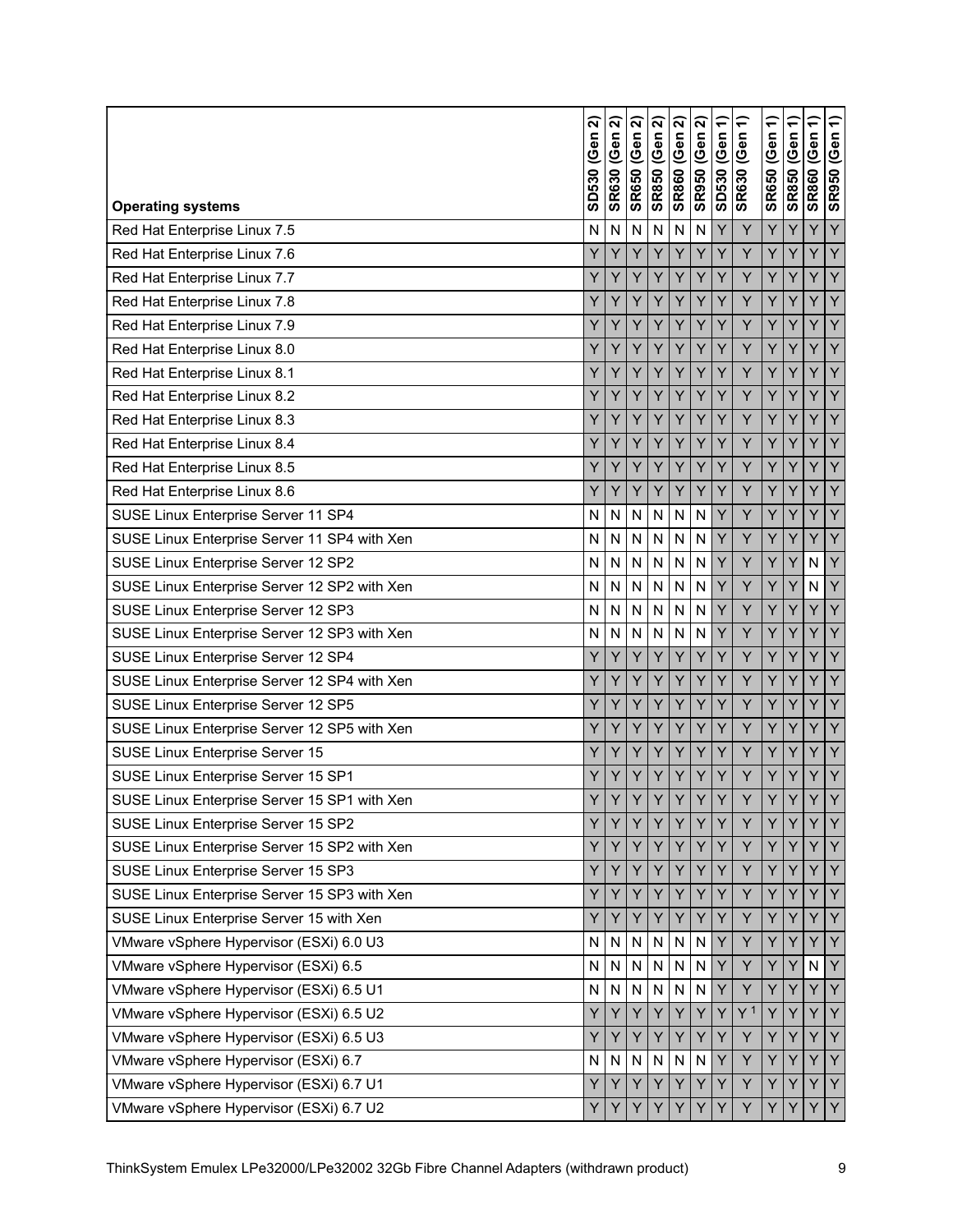| <b>Operating systems</b>                | ส<br>$\overline{\mathbf{a}}$<br>ပ<br>o<br>6<br>in.<br>≏<br>ັທ | ন<br>(Gen<br>630<br><b>GR</b> | ାବାବ<br>⊆<br><u>ଓ</u><br><b>SR650</b> | c<br>(Gel<br><b>SR850</b> | ।ন<br>Ge<br><b>SR860</b> | ାନ<br>ω<br>ပ<br><b>SR950</b> | ਵ<br>ω<br>o<br>က<br>ω۹<br>ခြ | ∈<br>ලී<br><b>SR630</b> | ∈<br>⊆<br>$\overline{\mathbf{v}}$<br>ပ<br><b>SR650</b> | ╤<br>Φ<br>ပ<br>o<br>SR <sub>8</sub> | ω<br>ט<br>0<br><b>R86</b><br>ັທ | မြစ<br>950<br><b>SR</b> |
|-----------------------------------------|---------------------------------------------------------------|-------------------------------|---------------------------------------|---------------------------|--------------------------|------------------------------|------------------------------|-------------------------|--------------------------------------------------------|-------------------------------------|---------------------------------|-------------------------|
| VMware vSphere Hypervisor (ESXi) 6.7 U3 |                                                               |                               |                                       |                           |                          |                              |                              |                         |                                                        |                                     |                                 |                         |
| VMware vSphere Hypervisor (ESXi) 7.0    |                                                               |                               |                                       |                           |                          |                              |                              |                         |                                                        |                                     |                                 |                         |
| VMware vSphere Hypervisor (ESXi) 7.0 U1 |                                                               |                               |                                       |                           |                          |                              |                              |                         |                                                        |                                     |                                 |                         |
| VMware vSphere Hypervisor (ESXi) 7.0 U2 |                                                               | $\checkmark$                  |                                       |                           |                          |                              |                              |                         |                                                        |                                     |                                 | $\checkmark$            |
| VMware vSphere Hypervisor (ESXi) 7.0 U3 |                                                               |                               |                                       |                           |                          |                              |                              |                         |                                                        |                                     |                                 |                         |

 $1$  The WWPN show wrong when created by excute FC-NPIV test under VM6.5.2 os.

#### **SAN switches**

Lenovo offers the ThinkSystem DB Series of Fibre Channel SAN switches for high-performance storage expansion. See the DB Series product guides for models and configuration options:

• ThinkSystem DB Series SAN Switches: <https://lenovopress.com/storage/switches/rack#rt=product-guide>

For information about interoperability with storage servers, see the Lenovo Storage Interoperability Links article, available from:

<https://lenovopress.com/lp0584-lenovo-storage-interoperability-links>

#### **Warranty**

The adapters carry a one-year limited warranty. When installed in a supported server, the adapters assume the servers's base warranty and any Lenovo Services warranty upgrade.

#### **Physical specifications**

The adapters have the following dimensions (approximate):

- Short, low profile MD2 form factor card
- 168 mm x 69 mm (6.60 in. x 2.7 in.)
- Standard (3U) and low-profile (2U) brackets included

#### **Operating environment**

The adapters are supported in the following environment:

- Temperature:
	- $\circ$  Operating: 0 55 °C (32 131 °F)
	- Storage: -20 85 °C (-4 185 °F)
- Relative humidity: 5 95% (non-condensing)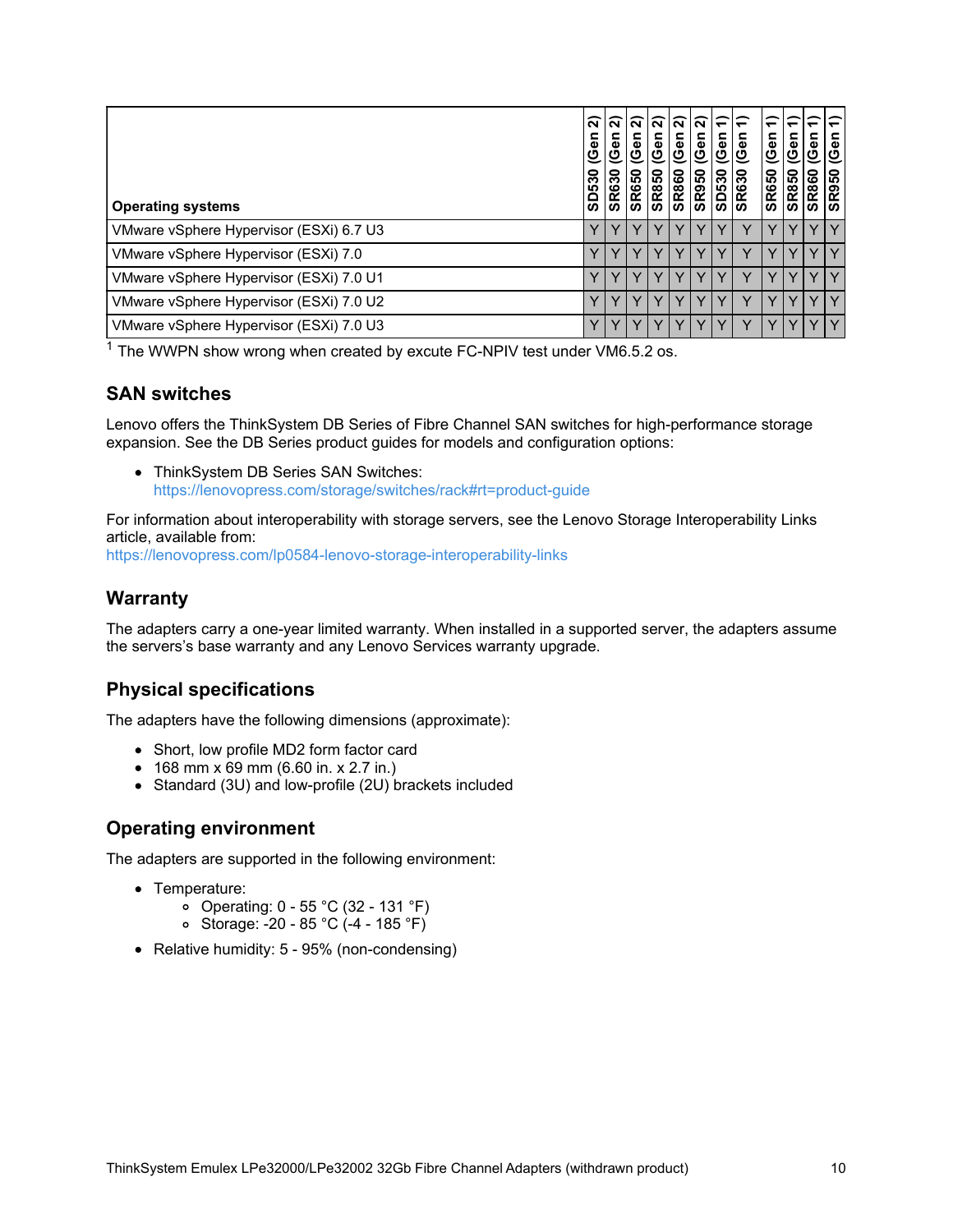### **Agency approvals**

The adapters conform to the following regulations:

- AS/NZS CISPR22:2009+A1, Class A
- Australian EMC Framework (RCM)
- China RoHS compliant
- cUR recognized to CSA 22.2, No. 60950-1-07
- EN55022:2010, Class A
- EN55024:2010
- EN55032:2012
- EU (CE Mark)
- FCC Rules, Part 15, Class A
- Industry Canada, ICES-003, Class A
- Japan VCCI, Class A
- Korea MSIP, Class A
- RoHS Compliant (Directive 2011/65/EU)
- TUV certified to EN60950-1+A11+A1+A12+A2
- Taiwan BSMI, Class A
- UL recognized to UL60950-1 2nd Edition

### **Related publications and links**

For more information, see the following resources:

- Lenovo ThinkSystem networking options product page <https://lenovopress.com/lp0765-networking-options-for-thinksystem-servers>
- Lenovo Storage Interoperability Links <https://lenovopress.com/lp0584-lenovo-storage-interoperability-links>
- Lenovo support <http://support.lenovo.com>
- Lenovo ServerProven <http://static.lenovo.com/us/en/serverproven/xseries/sharedstorage/samatrix.shtml>
- Emulex HBA Manager (formerly Emulex OneCommand Manager) <https://www.broadcom.com/products/storage/fibre-channel-host-bus-adapters/emulex-hba-manager>

### **Related product families**

Product families related to this document are the following:

**• Host Bus [Adapters](https://lenovopress.lenovo.com/servers/options/hba)**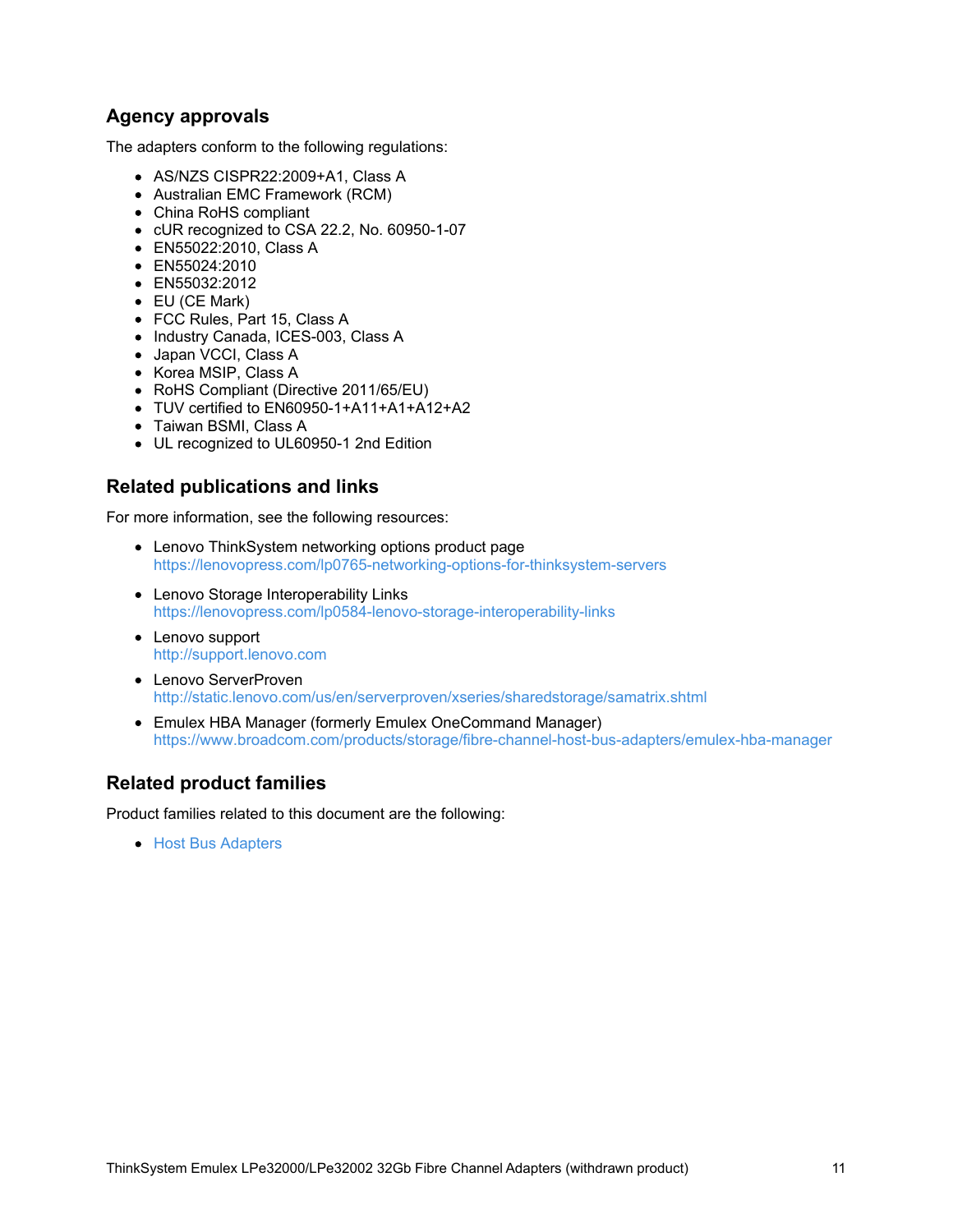#### **Notices**

Lenovo may not offer the products, services, or features discussed in this document in all countries. Consult your local Lenovo representative for information on the products and services currently available in your area. Any reference to a Lenovo product, program, or service is not intended to state or imply that only that Lenovo product, program, or service may be used. Any functionally equivalent product, program, or service that does not infringe any Lenovo intellectual property right may be used instead. However, it is the user's responsibility to evaluate and verify the operation of any other product, program, or service. Lenovo may have patents or pending patent applications covering subject matter described in this document. The furnishing of this document does not give you any license to these patents. You can send license inquiries, in writing, to:

Lenovo (United States), Inc. 8001 Development Drive Morrisville, NC 27560 U.S.A. Attention: Lenovo Director of Licensing

LENOVO PROVIDES THIS PUBLICATION "AS IS" WITHOUT WARRANTY OF ANY KIND, EITHER EXPRESS OR IMPLIED, INCLUDING, BUT NOT LIMITED TO, THE IMPLIED WARRANTIES OF NON-INFRINGEMENT, MERCHANTABILITY OR FITNESS FOR A PARTICULAR PURPOSE. Some jurisdictions do not allow disclaimer of express or implied warranties in certain transactions, therefore, this statement may not apply to you.

This information could include technical inaccuracies or typographical errors. Changes are periodically made to the information herein; these changes will be incorporated in new editions of the publication. Lenovo may make improvements and/or changes in the product(s) and/or the program(s) described in this publication at any time without notice.

The products described in this document are not intended for use in implantation or other life support applications where malfunction may result in injury or death to persons. The information contained in this document does not affect or change Lenovo product specifications or warranties. Nothing in this document shall operate as an express or implied license or indemnity under the intellectual property rights of Lenovo or third parties. All information contained in this document was obtained in specific environments and is presented as an illustration. The result obtained in other operating environments may vary. Lenovo may use or distribute any of the information you supply in any way it believes appropriate without incurring any obligation to you.

Any references in this publication to non-Lenovo Web sites are provided for convenience only and do not in any manner serve as an endorsement of those Web sites. The materials at those Web sites are not part of the materials for this Lenovo product, and use of those Web sites is at your own risk. Any performance data contained herein was determined in a controlled environment. Therefore, the result obtained in other operating environments may vary significantly. Some measurements may have been made on development-level systems and there is no guarantee that these measurements will be the same on generally available systems. Furthermore, some measurements may have been estimated through extrapolation. Actual results may vary. Users of this document should verify the applicable data for their specific environment.

#### **© Copyright Lenovo 2022. All rights reserved.**

This document, LP0692, was created or updated on December 23, 2021.

Send us your comments in one of the following ways:

- Use the online Contact us review form found at: <https://lenovopress.lenovo.com/LP0692>
- Send your comments in an e-mail to: [comments@lenovopress.com](mailto:comments@lenovopress.com?subject=Feedback for LP0692)

This document is available online at <https://lenovopress.lenovo.com/LP0692>.